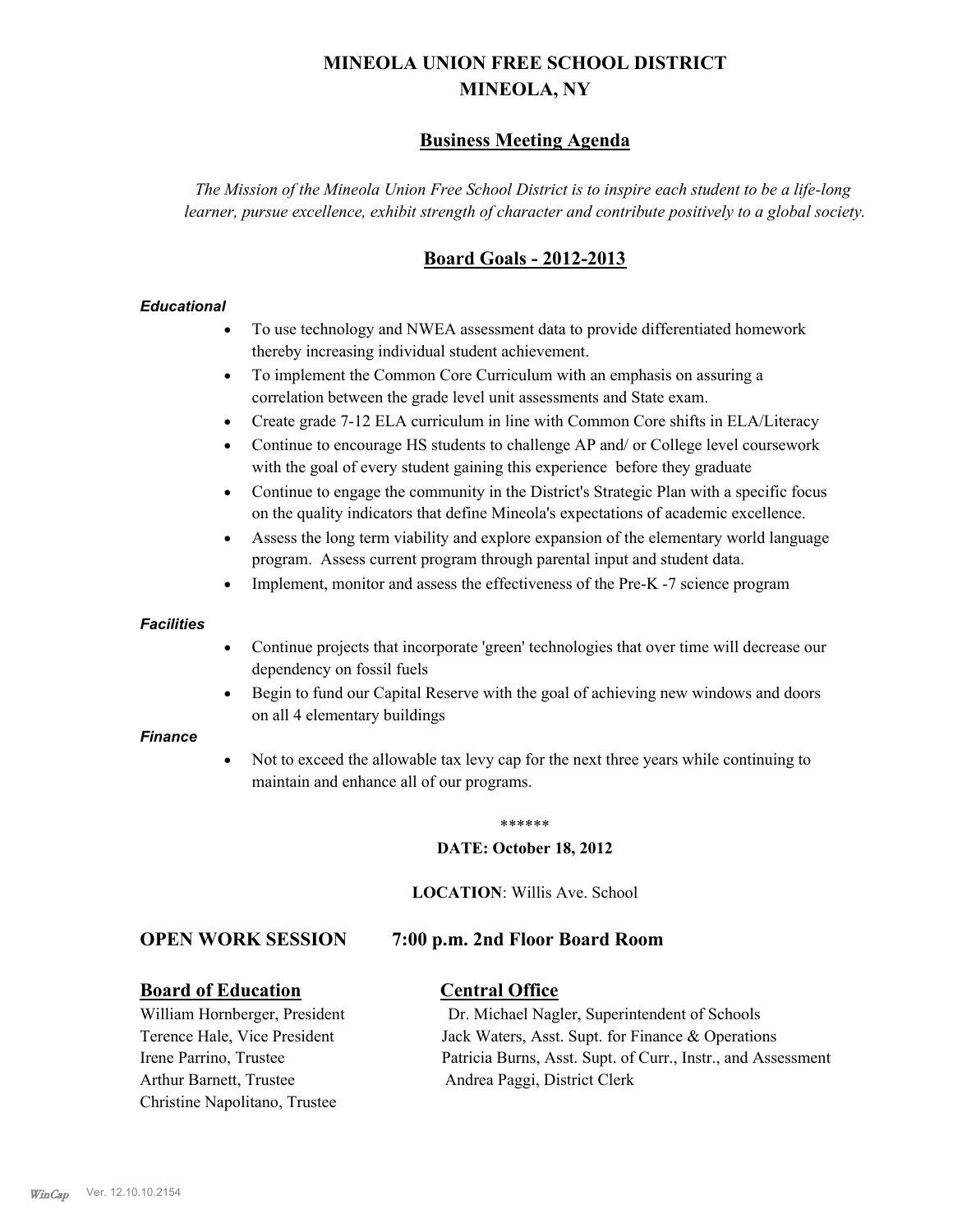**A. Call to Order B. Pledge of Allegiance C. Reading of Mission D. Moment of Silent Meditation E. Dais & Visitor Introductions F. High School Student Organization Report G. Old Business**

**H. New Business**

**RESOLUTION # 25 -BE IT RESOLVED** that the Board of Education of the Mineola Union Free School District hereby accepts the Corrective Action Plan ("CAP") related to the Risk Assessment Update and hereby instructs the Assistant Superintendent for Finance and Operations to file such a plan with the NYSED Office of Audit Services.

| <b>Motion:</b><br>Second: |     |
|---------------------------|-----|
| Yes:                      | No: |
|                           |     |
|                           |     |
|                           |     |
|                           |     |
| Passed:                   |     |

**RESOLUTION # 26 -BE IT RESOLVED** that the Board of Education of the Mineola Union Free School District hereby accepts the Corrective Action Plan ("CAP") related to the Agreed Upon Procedures Special Education Audit and hereby instructs the Assistant Superintendent for Finance and Operations to file such a plan with the NYSED Office of Audit Services.

| <b>Motion:</b><br>Second: |     |  |
|---------------------------|-----|--|
| Yes:                      | No: |  |
|                           |     |  |
|                           |     |  |
|                           |     |  |
|                           |     |  |
|                           |     |  |

**Passed: \_\_\_\_\_\_\_\_\_\_\_\_\_**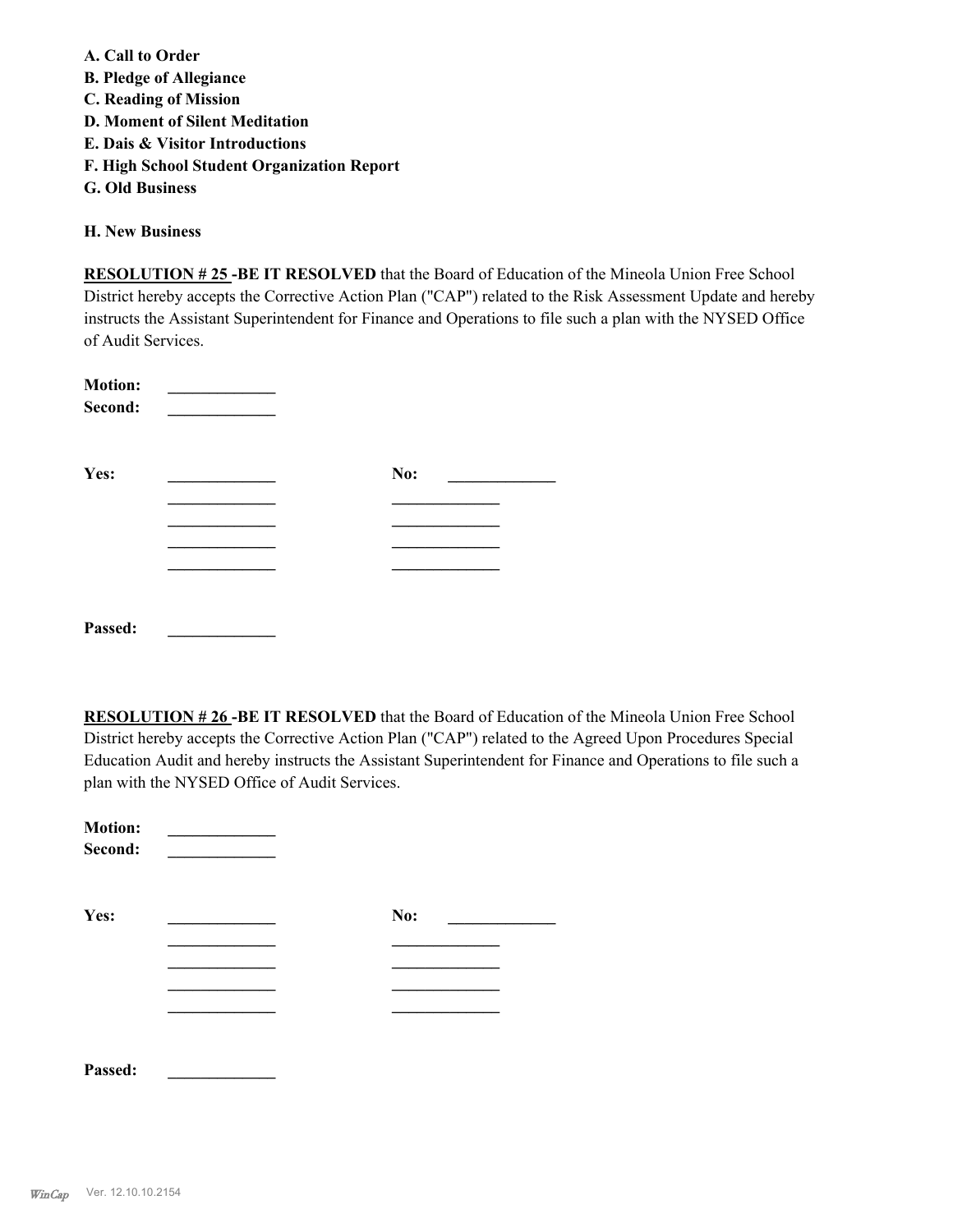## **I. Consensus Agenda**

| <b>RESOLUTION #27 -BE IT RESOLVED</b> that the Board of Education approves the consensus |
|------------------------------------------------------------------------------------------|
| agenda items I.1.a. through I.6.a.1., as presented.                                      |

| <b>Motion:</b><br>Second: |     |
|---------------------------|-----|
| Yes:                      | No: |
|                           |     |
|                           |     |
| Passed:                   |     |

## 1. **Accepting of Minutes**

That the Board of Education accepts the minutes of September 6, 2012 Workshop Meeting as presented. a.

## 2. **Instruction**

- That the Board of Education grants a request to Theresa Duignan, for a unpaid Leave of Absence, for child-rearing purposes, starting approximately November 11, 2012 to June 30, 2013. 1.
- That the Board of Education grants a request to Morgan Mercaldi, for a Leave of Absence, for child-rearing purposes, using accumulated sick days, starting approximately February 1, 2013. 2.
- b. Appointments Instruction
- The Board of Education approves the recommendation of the Superintendent to increase the appointment of Cynthia Kopp, from a .5 PreK Teacher to a .75 PreK teacher at Meadow Drive, effective September 25, 2012 with a salary of .75% of MA+30, Step 2, \$75,120.00 equaling \$56,340. 1.
- The Board of Education approves the recommendation of the Superintendent to increase the appointment of Hilary Pavels, from .6 to .7 part time physical education teacher at Hampton Street, effective September 1, 2012. Salary: .7 of MA, Step 1, \$67,604 equaling \$47,323. 2.
- The Board of Education approves the appointment of Elizabeth Gazzini, to the position of Hourly Special Education Teacher at Jacksn Avenue, effective September 1, 2012. Salary: \$54.77 per hour. 3.
- Appointment(S) Sub Teacher per diem c.

The Board of Education accepts the following individual(s) as Per Diem Substitute Teacher(s) for the current school year, at a daily rate of \$100.00 per day; and retirees at a daily rate of \$125.00 per day.:

| <b>EMPLOYEE NAME</b> | <b>EMPLOYEE CERTIFICATION</b>                           |
|----------------------|---------------------------------------------------------|
| Laura J. Baldwin     | Early Childhood Ed(Birth-2), SWD(Birth-2), Childhood Ed |
|                      | $(1-6)$ , SWD $(1-6)$                                   |
|                      |                                                         |

d. Appointment(S) Perm Sub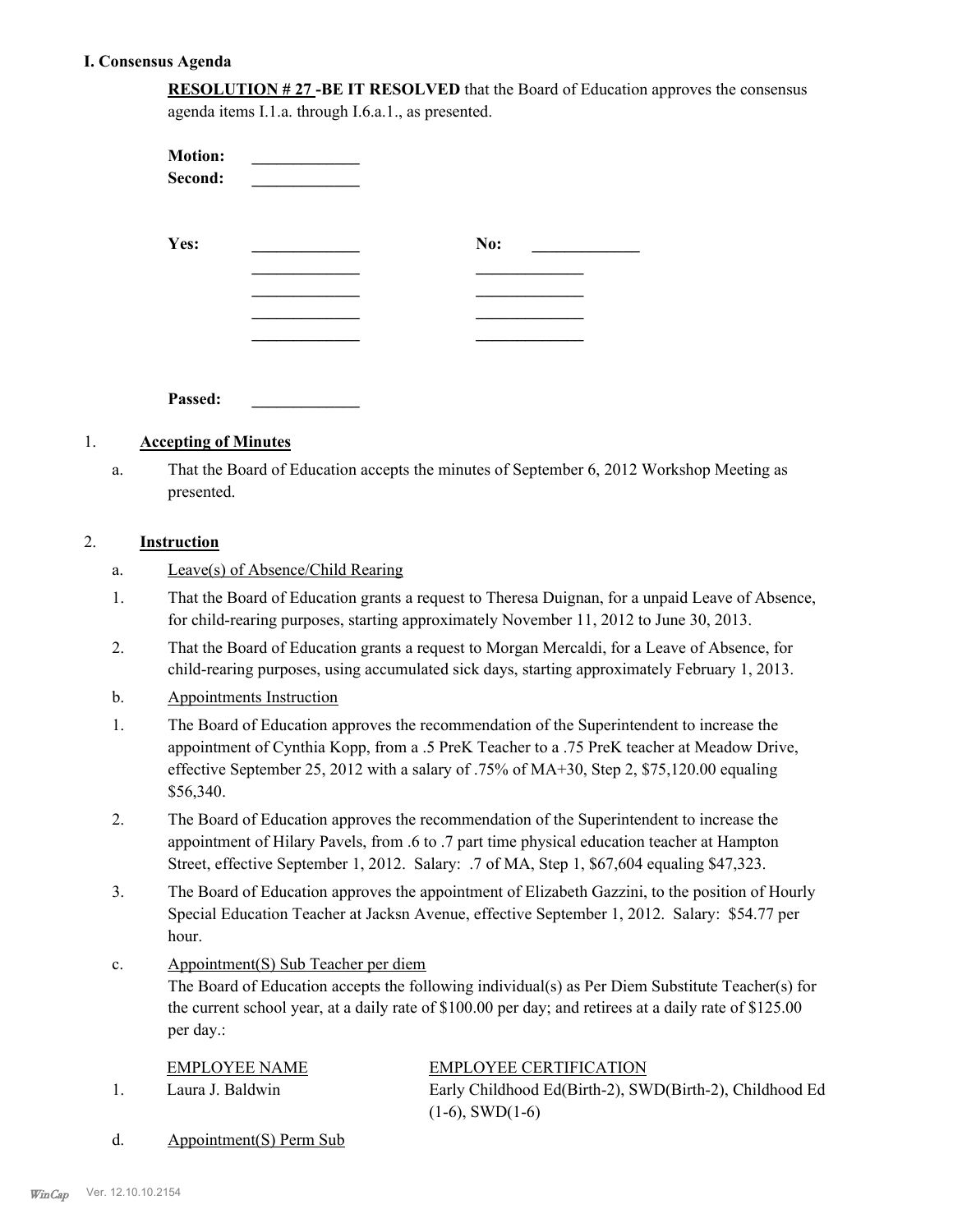- The Board of Education approves the appointment of Laura J. Baldwin, to the position of Permanent Substitute Teacher, at Meadow Drive, effective October 1, 2012 to Ma 31, 2013. Salary: \$100 per day 1.
- The Board of Education approves the appointment of Cynthia L. Kopp, to the position of .25 part time Permanent Substitute Teacher at a daily rate of pay .25 of \$100. 2.
- The Board of Education approves the appointment of Annette Amber, to the position of .5 Permanent Substitute Teacher, at Hampton Street, at a daily rate of pay .50% of \$100. 3.
- The Board of Education approves the appointment of Thomas J. Oswald, to the position of Permanent Substitute Teacher, at Mineola High School, effective October 1, 2012 to May 31, 2013, at a daily rate of pay, \$100.00. 4.
- The Board of Education approves the appointment of Kristen Dexter, to the position of Permanent Substitute Teacher, at Mineola High School, effective October 1, 2012 to May 31, 2013, at a daily rate of pay, \$100.00. 5.
- The Board of Education approves the appointment of Laura Johnson, to the position of Permanent Substitute Teacher, at Mineola High School, effective October 1, 2012 to May 31, 2013, at a daily rate of pay, \$100.00. 6.
- The Board of Education approves the appointment of Beverly C. Coleman, to the position of Permanent Substitute Teacher, at Mineola High School, effective October 1, 2012 to May 31, 2013, at a daily rate of pay, \$100.00. 7.
- The Board of Education approves the appointment of Nicholas Pontolillo, to the position of Permanent Substitute Teacher, at Mineola High School, effective October 1, 2012 to May 31, 2013, at a daily rate of pay, \$100. 8.

## 3. **Instruction: Contracted**

a. That the Board of Education accepts the Related Services Contract between S.E.E.D.S.and the Mineola UFSD for the 2012- 2013 school year.

b. That the Board of Education accepts the Special Education Services Contract between West Hempstead UFSD and the Mineola UFSD for the 2012- 2013 school year.

c. That the Board of Education accepts the Special Education Services Contract for a Parentally Placed student between Bethpage UFSD and the Mineola UFSD for the 2012- 2013 school year.

d. That the Board of Education accepts the Individual Related Service provider agreement between Carol A. Sullivan, M.S. CCC and the Mineola UFSD for the 2012- 2013 school year.

e. That the Board of Education accepts the Related Service agreement between Marion Care, Inc.and the Mineola UFSD for the 2012- 2013 school year.

## 4. **Civil Service**

- a. Appointments
- That the Board of Education approve the appointment of Cyriac Jacob, to the position of Student Worker at the High School, effective September 24, 2012. Salary is \$8.50 per hour. 1.
- That the Board of Education approve the appointment of Olga Santoli to the position of part time Greeter at the Middle School, replacing Christina Garafolo, effective October 15, 2012. Salary will be \$10.00 per hour on Step 1 (2008/2009 Teacher Aide Salary Schedule). Probation is 26 weeks. 2.
- That the Board of Education approve the appointment of Debra Annala, to the position of part time Greeter at the Middle School, effective October 15, 2012, Salary is \$10.00 per hour on Step 1 (2008/2009 Teacher Aide Salary Schedule). Probation is 26 weeks. 3.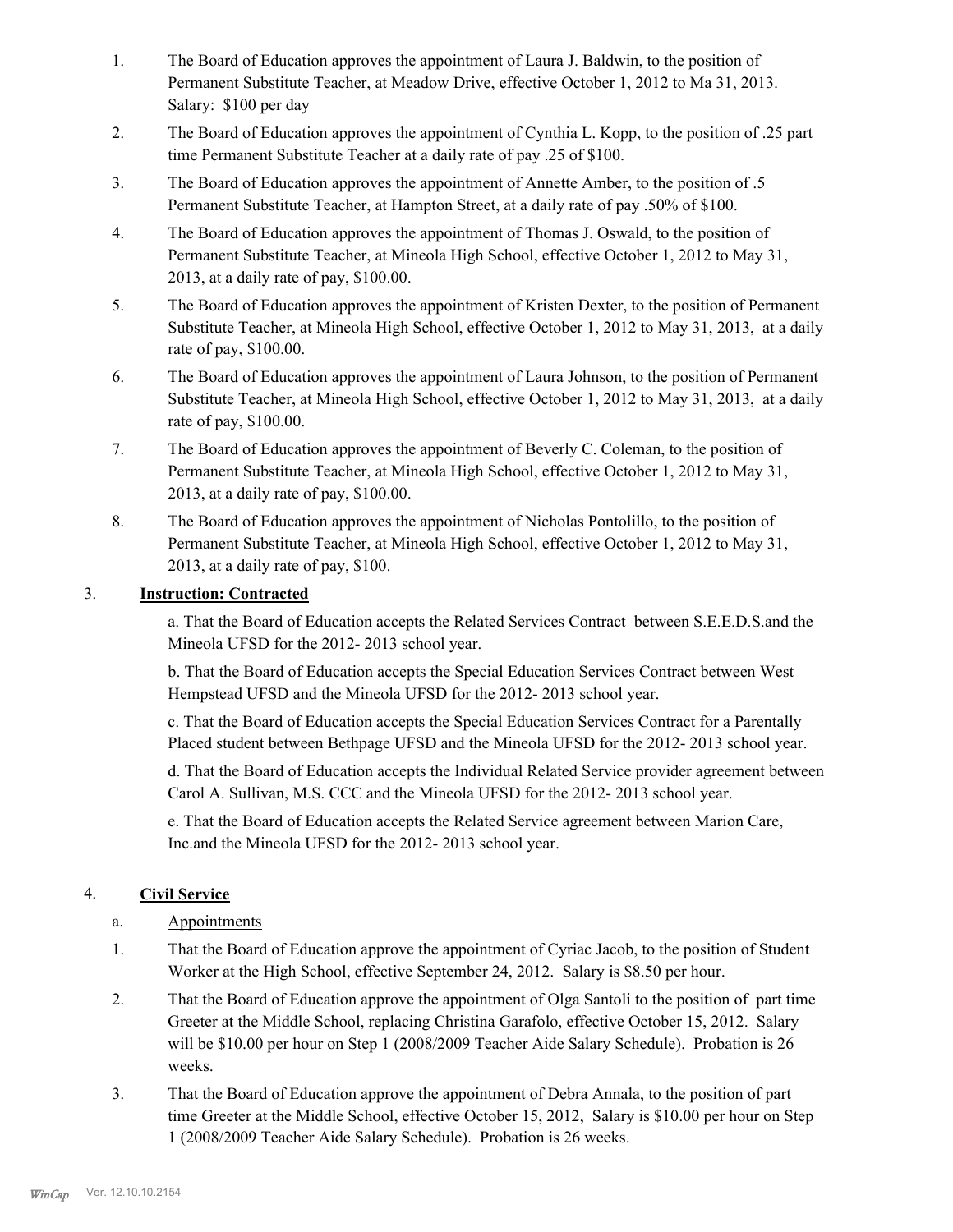## b. Leave(s) of Absence

That the Board of Education grant a request to Teresa Coleman, 10 month Bus Driver, a Leave of Absence for personal reasons, effective October 25, 2012 through November 2, 2012. 1.

## c. Leave(s) of Absence

That the Board of Education approve a paid Medical Leave of Absence to Daisy Aviles, Bus Attendant for Transportation, effective September 19, 2012. Return from Leave will be approximately 42 days and at the discretion of her doctor. 1.

## 5. **Business /Finance**

## a. **Treasurer's Report**

That the Board of Education accepts the Treasurer's report for the period ending August 31, 2012 and directs that it be placed on file.

## b. **Approval of Invoices and Payroll**

That the Board of Education accepts the Invoices and Payroll for the period ending September 30, 2012

| Warrant #5 | \$485,766.19   |
|------------|----------------|
| Warrant #6 | \$1,188,251.08 |

## **TOTAL EXPENSES \$ 1,674,017.27**

PAYROLL #5 & #6 General  $$4,099,610.87$ F Fund \$ 45,267.43

## **TOTAL PAYROLL \$4,144,878.30**

## c. **Budget Appropriation Adjustment**

That the Board of Education approves the acceptance of revenue in the amount of \$8,370 generated from Spring Musical receipts and makes appropriation adjustments to the following Budget Code: 2110.200.00.2400.

## 6. **Other**

a. Salary Increase:

1. That the Board of Education approves the 2% increase for JoAnn Greene, Internal Claims Auditor, placing her annual stipend at \$17,478 for the 2012-2013 school year.

## **J. Public Comments**